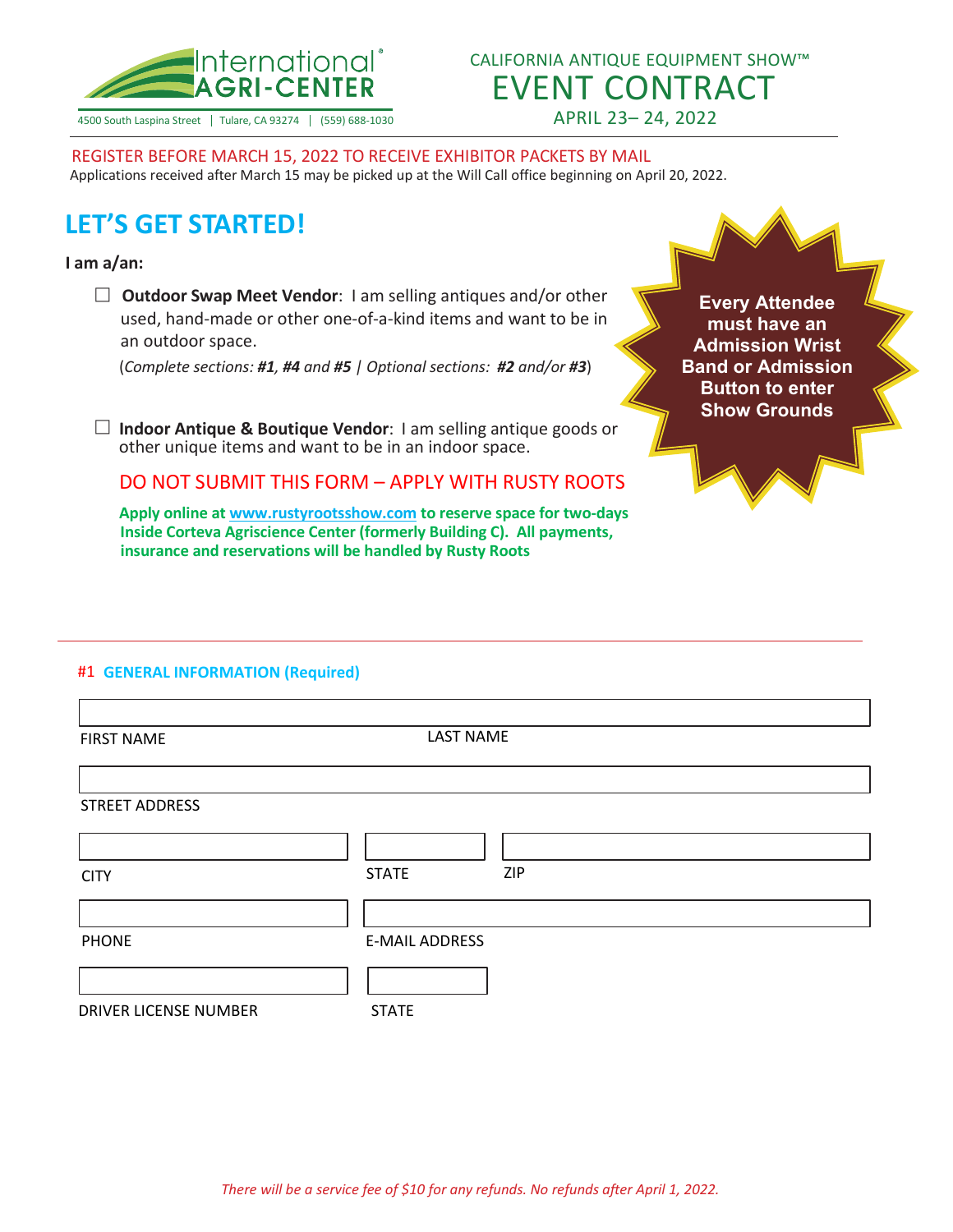## **#2 OPTIONAL DISCOUNT PACKAGES**

| Gold                                                                                                                                                                                                                                                                                                         |                                                    |
|--------------------------------------------------------------------------------------------------------------------------------------------------------------------------------------------------------------------------------------------------------------------------------------------------------------|----------------------------------------------------|
| Package Includes:<br>• Vendor Space<br>• 2 Admission Buttons * (only provides entry for 2 Attendees)<br>• RV Parking Pass<br>• 2 Friday Dinner Tickets<br>• 2 Saturday Dinner Tickets<br>• 2 Sunday Breakfast Tickets<br>• Onsite Personal Cart Permit (Golf Cart, Quad, etc.)<br>• 1 Loading/Unloading Pass | <b>Package Pricing:</b><br>□ Outdoor Vendor: \$215 |
| <b>Silver</b>                                                                                                                                                                                                                                                                                                |                                                    |
| Package Includes:<br>• Vendor Space<br>• 2 Admission Buttons $\bigstar$ (only provides entry for 2 Attendees)<br>• 2 Friday Dinner Tickets<br>• 2 Saturday Dinner Tickets<br>• 2 Sunday Breakfast Tickets<br>• 1 Loading/Unloading Pass                                                                      | <b>Package Pricing:</b><br>□ Outdoor Vendor: \$160 |
| <b>Bronze</b>                                                                                                                                                                                                                                                                                                |                                                    |
| Package Includes:<br>• Vendor Space<br>• 2 Admission Buttons * (only provides entry for 2 Attendees)<br>• RV Parking Pass<br>• 1 Loading/Unloading Pass                                                                                                                                                      | <b>Package Pricing:</b><br>□ Outdoor Vendor: \$130 |
|                                                                                                                                                                                                                                                                                                              | Section #3 Total Amount Due: \$                    |

## **#3 ADDITIONAL TICKET OPTIONS**

| All Vendors must have an Admission Wrist Band / Button to enter Show Grounds                                                                                                                                              | Cost | Quantity | <b>Total</b> |
|---------------------------------------------------------------------------------------------------------------------------------------------------------------------------------------------------------------------------|------|----------|--------------|
| <b>* Admission Wrist Band:</b> Each wrist band valid for two-days. (Children 12 and under are free)                                                                                                                       | \$10 |          |              |
| <b>* Admission Button:</b> 2-day admission to the show                                                                                                                                                                    | \$10 |          |              |
| Select individual items to fit your needs.                                                                                                                                                                                |      |          |              |
| RV Parking: Inside Int'l Agri-Center® Grounds. Dry camp, no dump station/hookups. Includes RV pass, 1 vehicle<br>pass, 2 Admission Buttons (Only provides entry for 2 Attendees - No Alcohol permitted into show grounds) | \$60 |          |              |
| <b>Friday Dinner:</b> Friday, April 22, Social: 5:00 p.m., Dinner: 6:00 p.m. (Farm Credit Dairy Center)                                                                                                                   | \$10 |          |              |
| <b>Saturday Dinner:</b> Saturday, April 23, social: 5:00 p.m., dinner: 6:00 p.m. (Farm Credit Dairy Center)                                                                                                               | \$30 |          |              |
| Sunday Breakfast: Sunday, April 24, 7:00 a.m.                                                                                                                                                                             | \$8  |          |              |
| Onsite Personal Cart Permit: Must complete permit application and provide insurance.<br>(This is only for small vehicles driven on the grounds: golf carts, quads, etc.)                                                  | \$10 |          |              |
| Section #4 Total Amount Due: \$                                                                                                                                                                                           |      |          |              |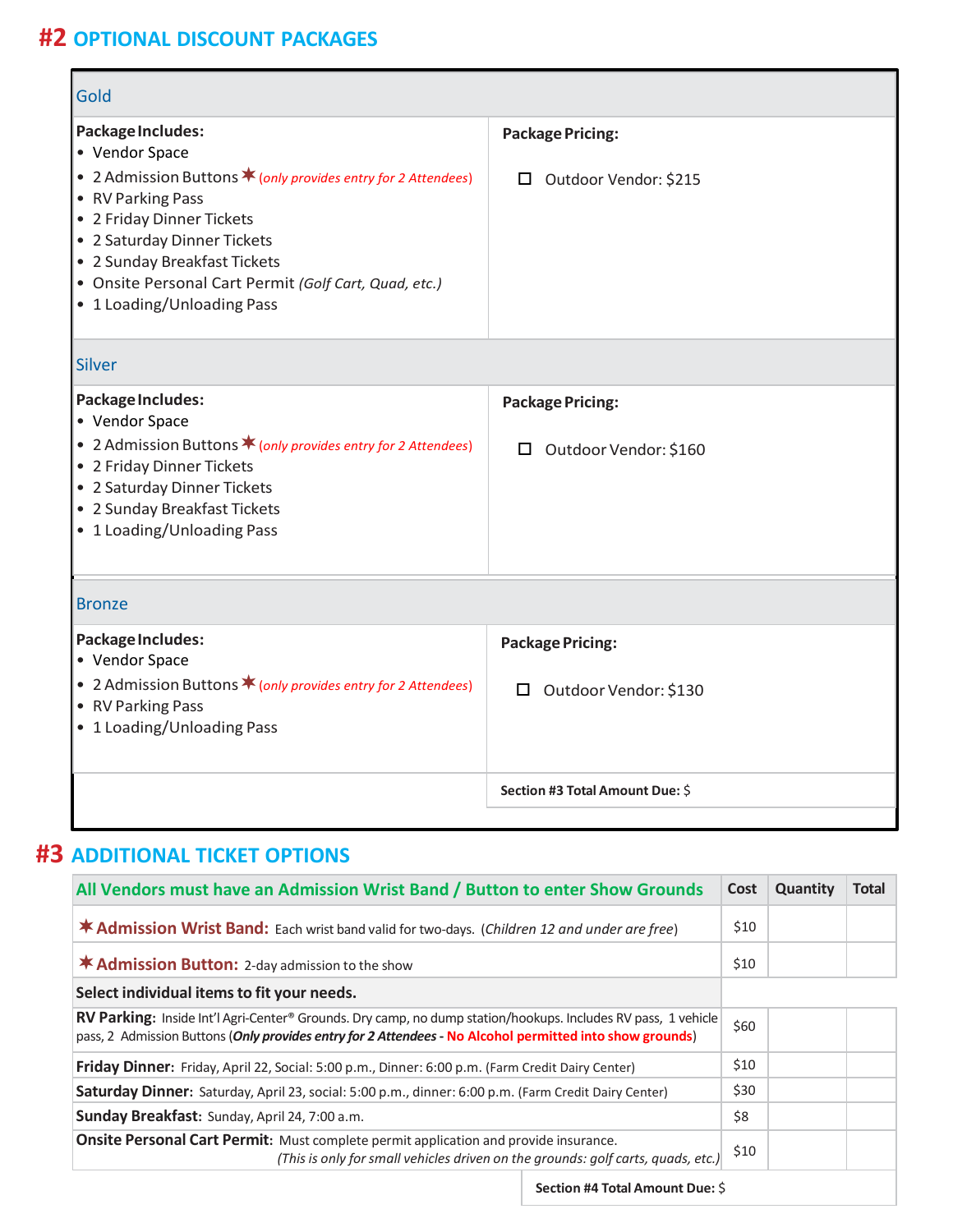### **#4 VENDOR INFO**

| <b>Company Name or Franchise Affiliation:</b>                                                                                                                                                       |                                                                                   |                       |                                            |
|-----------------------------------------------------------------------------------------------------------------------------------------------------------------------------------------------------|-----------------------------------------------------------------------------------|-----------------------|--------------------------------------------|
| Seller Permits Status: (Check appropriate box)                                                                                                                                                      |                                                                                   |                       |                                            |
|                                                                                                                                                                                                     | I hold a valid sellers permit. My number is: S                                    |                       |                                            |
|                                                                                                                                                                                                     | No sales of tangible personal property are being made or solicited at this event. |                       |                                            |
| I am not required to hold a seller's permit because:                                                                                                                                                |                                                                                   |                       |                                            |
| Description of product(s):                                                                                                                                                                          |                                                                                   |                       |                                            |
| Returning Vendor: $\Box$ No $\Box$ Yes: If yes, would you like to keep your current space? $\Box$ No $\Box$ Yes: Booth #                                                                            |                                                                                   |                       |                                            |
| Deadline to retain your current space: March 1, 2022<br>Tulare County Health Permit REQUIRED FOR SALE & SAMPLING OF FOOD<br>(Not necessary if copy of Tulare County Annual Health Permit submitted) | Complete "Temporary Food Vendor Application" available at www.AntiqueFarmShow.org | \$91                  | Purchase?<br>$\Box$ Yes<br>$\square$ No    |
|                                                                                                                                                                                                     |                                                                                   |                       |                                            |
| Antiques & Collectibles                                                                                                                                                                             | <b>Face Painting</b>                                                              |                       | $\Box$ Product of Service Display Exhibits |
| Apparel & Accessories                                                                                                                                                                               | Food & Drink                                                                      | <b>Retail Carts</b>   |                                            |
| Arts & Crafts Vendors                                                                                                                                                                               | <b>Game Trailers or Booths</b>                                                    | $\Box$ Souvenir Sales |                                            |
| Celebrity, Mascot, or<br>$\Box$                                                                                                                                                                     | Gift Wrap Booth<br>$\Box$                                                         |                       | $\Box$ Sports & Camping Equipment          |
| <b>Character Appearances</b>                                                                                                                                                                        | Micro-Reality Race Tracks                                                         |                       | $\Box$ Vehicles, Equipment, or Hardware    |
| /Photo Booths                                                                                                                                                                                       | Photo Booth                                                                       |                       | Sales on Display - Static                  |
| Vendor Type:<br>Cookware                                                                                                                                                                            | Produce & Floral Vendor                                                           |                       | $\Box$ Other Vendor Type                   |

| Will your exhibit or goods involve fireworks or firearm ammunition?                        | $\Box$ Yes $\Box$ No |  |
|--------------------------------------------------------------------------------------------|----------------------|--|
| Has any prior coverage been canceled or non-renewed for you?                               | $\Box$ Yes $\Box$ No |  |
| Have you had any insurance claims in the last five years?                                  | $\Box$ Yes $\Box$ No |  |
| Will your exhibit include mechanical or inflatable amusement devices? $\Box$ Yes $\Box$ No |                      |  |

## **VENDOR REGISTRATION (Swap Meet and Outdoor Vendor)**

| SWAP MEET BOOTH OPTIONS - Booths Located Outside on Show Grounds in Miscellaneous Swap Space<br>Included with Space: 2 show admission buttons, 1 loading/unloading pass |  |                                 | Cost | Quantity | <b>Total</b> |
|-------------------------------------------------------------------------------------------------------------------------------------------------------------------------|--|---------------------------------|------|----------|--------------|
| Outdoor Booth: (1,225 Sq. Ft. Space)<br>Approximately 35' x 35' (Saturday-Sunday)                                                                                       |  | Vendor Space                    | \$75 |          |              |
| Outdoor Booth: (1,000 Sq. Ft. Space)<br>Approximately 25' x 40' (Saturday-Sunday)                                                                                       |  | Vendor Space                    | \$65 |          |              |
| Outdoor Corner Booth: (1,225 Sq. Ft. Space on Corner)<br>Approximately 35' x 35' (Saturday-Sunday)                                                                      |  | Vendor Space                    | \$80 |          |              |
|                                                                                                                                                                         |  | Section #4 Total Amount Due: \$ |      |          |              |